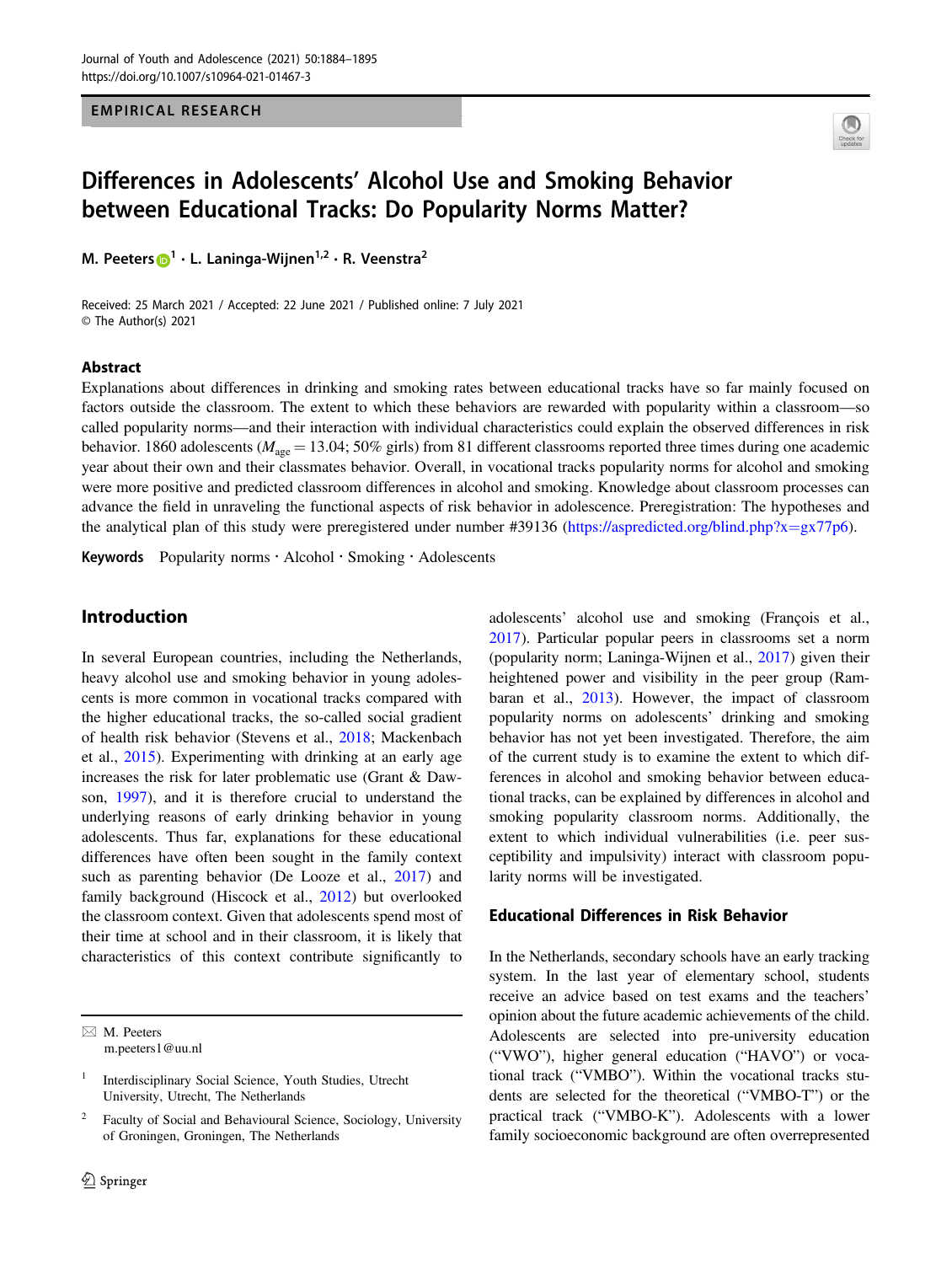in the vocational tracks, and often, as young adults, acquire themselves a relatively lower socioeconomic position at the labor market (Lee & Byun, [2019](#page-10-0)). In the Netherlands, monitor studies indicate that in the vocational tracks, and in particular the practical tracks, drinking and smoking rates are much higher compared to other educational levels (Stevens et al., [2018](#page-11-0)). A similar pattern has been observed in other European countries (ESPAD, [2015\)](#page-10-0).

According to evolutionary models of risk behavior (Ellis et al., [2012\)](#page-10-0), the classroom context in vocational tracks could promote more risk behavior such as smoking and alcohol use compared with the classroom context in higher educational tracks. Early (social) maturation and a difference in future orientation could underlie the degree to which risk behavior is more prevalent in certain classroom contexts (Ellis et al., [2012](#page-10-0); Frankenhuis & Del Giudice, [2012](#page-10-0)). Adolescents in vocational tracks often experience an earlier social maturation compared with their peers in higher academic tracks (Vermeulen et al., [2012\)](#page-11-0). Adolescents with a lower socioeconomic family background also more likely have an early pubertal maturation compared with peers with a higher socioeconomic family background (Ellis & Essex, [2007](#page-10-0)). Early social and pubertal maturation foster behaviors with an adult status, such as drinking alcohol and smoking (Dijkstra et al., [2009](#page-9-0); Ellis et al., [2012](#page-10-0)). Additionally, future prospects of adolescents in vocational tracks are characterized by more uncertainties with respect to income, education and employment than in higher educational tracks (Lee & Byun, [2019](#page-10-0); Richter & Leppin, [2007\)](#page-11-0). These uncertainties decrease the relevance of long-term strategies and favor short-term strategies (Frankenhuis & Del Giudice, [2012\)](#page-10-0). A focus on short-term outcomes has been associated with more risk behavior such as alcohol use and smoking (Romer, [2010](#page-11-0)). The clustering of adolescents in vocational tracks with an relatively early social maturation, a focus on short term strategies combined with less bright future prospects may create a classroom environment in which risk behavior is more positively valued. In such classrooms, risk behaviors may be more likely endorsed by popular peers, leading to stronger positive alcohol and smoking popularity norms in vocational tracks compared with the higher educational tracks (hypothesis 1).

# Popularity Norms as Explanation for Educational Differences in Risk Behavior

The transition from childhood to early adolescence is characterized by a change in the behaviors that are accepted and rewarded with social status (Dijkstra et al., [2009](#page-9-0)). That is, rule breaking behaviors become more attractive and the willingness to engage in such behavior to enhance social status increases (LaFontana & Cillessen, [2010\)](#page-10-0). This shift is often explained by the "maturity gap" referring to the developmental period in adolescence where adult like and rule breaking behaviors become more attractive as a means to close the gap between biological and social maturation (Moffitt, [1993;](#page-10-0) Dijkstra et al., [2015](#page-10-0)). These risk behaviors may therefore be seen in a positive light and may be related to popularity, particularly in contexts where the gap between biological maturity and social maturity is most prominent; in vocational tracks.

Descriptive norms are perceptions of what others typically do in a certain context (Borsari & Carey, [2001](#page-9-0)), such as within a classroom. Descriptive norms influence adolescents' alcohol use and smoking behavior (Borsari & Carey, [2001](#page-9-0); Veenstra et al., [2018](#page-11-0)). Popular adolescents have a strong impact on classroom norms; they decide who is accepted, who fits in, or who is rejected (Malamut et al., [2020](#page-10-0); Veenstra et al., [2018\)](#page-11-0), and their behaviors pose an important norm to others (Dijkstra & Gest, [2015](#page-9-0)). Not conforming to classroom norms can lead to social sanctions such as rejection or exclusion (e.g., social misfit theory, cf. Veenstra et al., [2018](#page-11-0)). According to the reputational salience hypothesis (Hartup, [1996](#page-10-0)), behaviors that are awarded with reputation and status, receive more value and become more salient than behaviors that do not reveal such association or are associated with peer rejection (Henry et al., [2000](#page-10-0)). The extent to which behaviors such as alcohol use and smoking are related to popularity in a certain classroom—also known as the popularity norm (Laninga‐Wijnen et al., [2017\)](#page-10-0)—could be important in defining classroom differences in alcohol use and smoking behavior.

In line with this reasoning, prior work indicated that popular peers set a norm for the diffusion of risk attitudes in adolescent classrooms (Rambaran et al., [2013](#page-11-0)). Moreover, only risk preferences of popular adolescents (based on classroom nominations) were associated with the alcohol use of less popular best friends; this was not the case for risk preferences of less popular friends in relation to alcohol use of more popular friends (De Water et al., [2017](#page-11-0)). In addition, boys showed a higher willingness to drink when popular peers endorsed pro-alcohol norms, whereas their willingness to drink was substantially lower when popular peers displayed anti-alcohol norms (Teunissen et al., [2012\)](#page-11-0). Adolescents changed their attitudes towards risk behavior stronger when exposed to a higher status peer than when exposed to a lower status peer (Teunissen et al., [2012\)](#page-11-0). These findings suggest that particular the behavior of popular adolescents is influential on the risk attitudes and behaviors of other peers, and that popular peers set the norm within classrooms. In classrooms were drinking and smoking is rewarded with popularity, adolescents might be more inclined and motivated to conform to this norm and avoid exclusion. Classroom alcohol and smoking popularity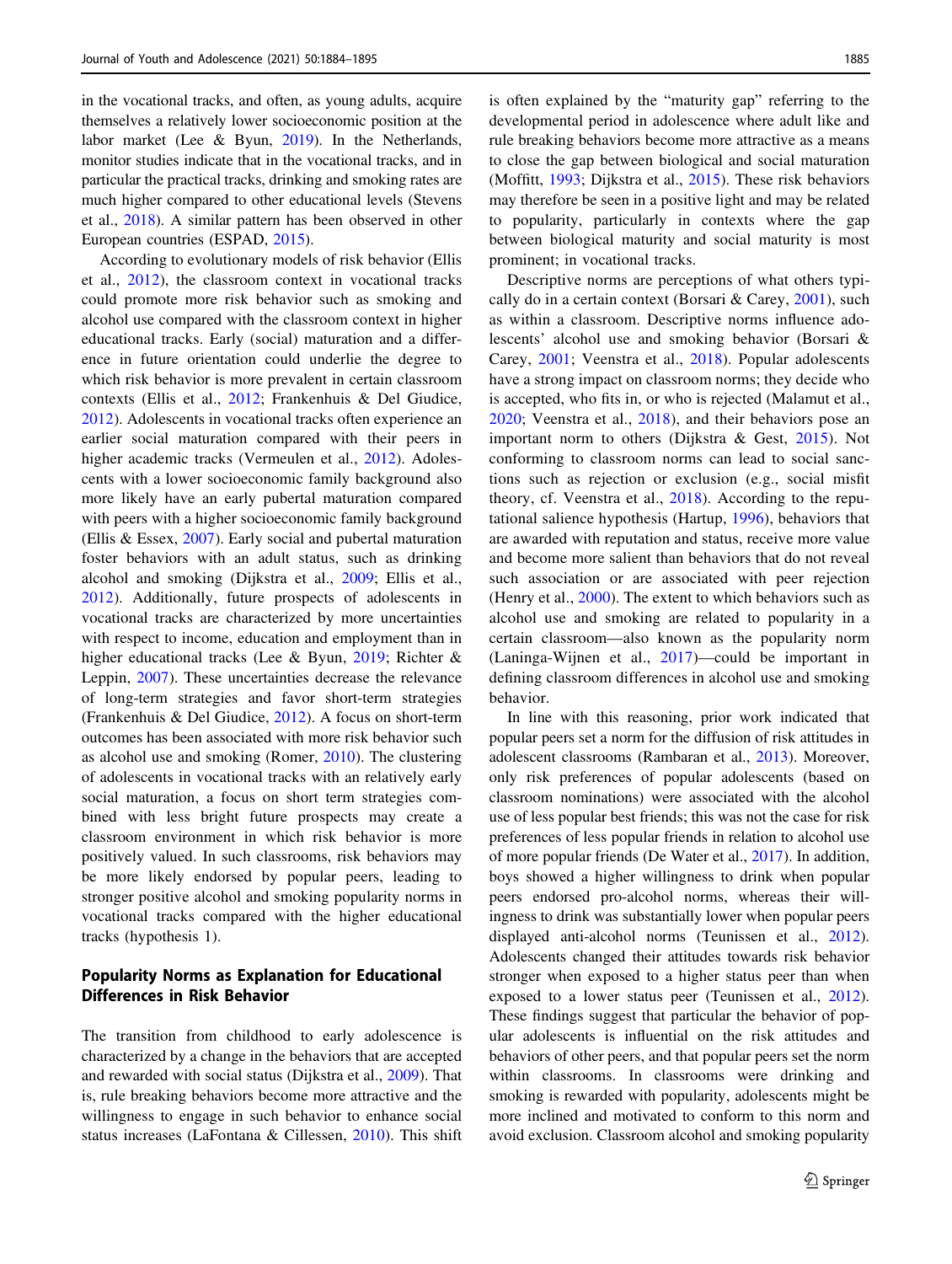norms could therefore predict higher drinking and smoking behavior (hypothesis 2).

# Individual Differences in Sensitivity to Classroom Influences

Susceptibility towards peer influence and impulsivity are two pivotal individual factors that may amplify the effect of peer influence on risk behaviors(Novak & Crawford, [2001;](#page-11-0) Teunissen et al., [2016;](#page-11-0) Meldrum et al., [2013\)](#page-10-0). Not every individual may be equally sensitive to conform to the normative and socially rewarding behaviors in their classroom. Adolescents may vary in their susceptibility for peer influence and peer pressure and respond differently to peers' beliefs, attitudes and behavior (Novak & Crawford, [2001](#page-11-0); Telzer et al., [2020\)](#page-11-0). Individual differences in susceptibility to peers' substance use for instance predicts adolescents' own drinking behavior (Teunissen et al., [2016](#page-11-0)). Adolescent boys (15–18 years) who were susceptible to peer influence and who had more friends who drank alcohol, drank more alcohol themselves. Such an effect was absent among the low susceptible adolescents. Susceptibility to peers is stronger when there is a need to fit in or receive social status (Meldrum et al., [2013](#page-10-0)). It is therefore expected that adolescents who are more susceptible to peer influence and thus more likely adapt their own behavior to that of their peers would drink and smoke more in general (hypothesis 3) and this tendency may be amplified in classrooms with a strong alcohol and/or smoking popularity norm (hypothesis 4).

Impulsive adolescents have more difficulties in controlling their behavior and delaying rewards, which also has been observed in relation to drinking and smoking behavior (Fernie et al., [2013;](#page-10-0) Khuruna et al., [2013](#page-10-0)). Being impulsive may not only amplify the intrinsic rewards of these substances (e.g., relaxation, having fun; Hoeben et al., [2016](#page-10-0)) but also the socially rewarding effects (e.g., popularity status) of alcohol and smoking behavior (Meldrum et al., [2013\)](#page-10-0). That is, good behavioral control skills as opposed to impulsivity, could assist adolescents in controlling their response and delay social rewards (Nelson et al., [2019;](#page-10-0) Romer et al., [2010](#page-11-0)), and as such withstand the influence of popularity classroom norms. The ability to inhibit or control the tendency to conform to the classroom norm could play an important role in explaining individual differences in susceptibility toward popularity classroom norms (Thomas & Marie McGloin, [2013\)](#page-11-0). It was therefore expected that impulsive adolescents drink and smoke more (hypothesis 5; Fernie et al., [2013;](#page-10-0) Khuruna et al., [2013](#page-10-0)) and in particular when confronted with relatively strong alcohol and smoking popularity classroom norms (hypothesis 6).

### Present Study

Differences in alcohol and smoking behavior between educational tracks are a persistent problem, placing adolescents in the vocational tracks at greater risk for problematic risk behavior compared with their peers in higher educational tracks. Classroom differences in alcohol and smoking popularity norms could explain why problematic risk behavior is more pronounced in vocational educational tracks. A relatively earlier social maturation (Vermeulen et al., [2012\)](#page-11-0) as well as a preference for short-term strategies typical in the lower educational tracks (Frankenhuis & Del Giudice, [2012](#page-10-0)) could lead to a stronger endorsement and attribution of popularity status to risk behavior (Ellis et al., [2012](#page-10-0)). Thus far, research on popularity norms in relation to alcohol use and smoking behavior is lacking. Therefore, the aim of the current study was to extend the current field of research in relation to popularity norms (Laninga-Wijnen et al., [2019](#page-10-0)) by examining the impact of alcohol and smoking popularity norms in relation to differences in alcohol use and smoking behavior between educational tracks. To evaluate individual behavior on a classroom level we applied multilevel techniques.

### Method

### Participants and Procedure

Adolescents in this study participated in the Social Network Analysis of Risk behavior in Early adolescence (SNARE) project. This longitudinal study includes secondary school students, in their first and second grade, from two different schools in the north and middle of the Netherlands. The first cohort (2011–2012) included 7th and 8th graders; a year later, all new first year students (7th grade) were enrolled in a second cohort (2012–2013). In total, 1818 students (49.5% were girl) with a mean age of  $M$  age = 13.04 (SD = 0.70) from 81 classes were included for this study. Adolescents completed self-report and peer nominations during three regular assessments in one academic year. Almost all students completed each wave either during the regular assessment or within one month after the assessment, when they were absent. This resulted in the following sample size for the three waves that together covered one academic year: T1 (September, start of the academic year)  $N = 1818$ , T2 (October)  $N = 1814$  (99.8% of the total sample) and T3 (December/January)  $N = 1806$  (99.4% of the total sample). Sample size for the classroom level (popularity norms and educational level) was larger than sample size on the individual level due to use of peer nominations and classroom level information. For the outcome variable alcohol use and smoking more participants had missing information.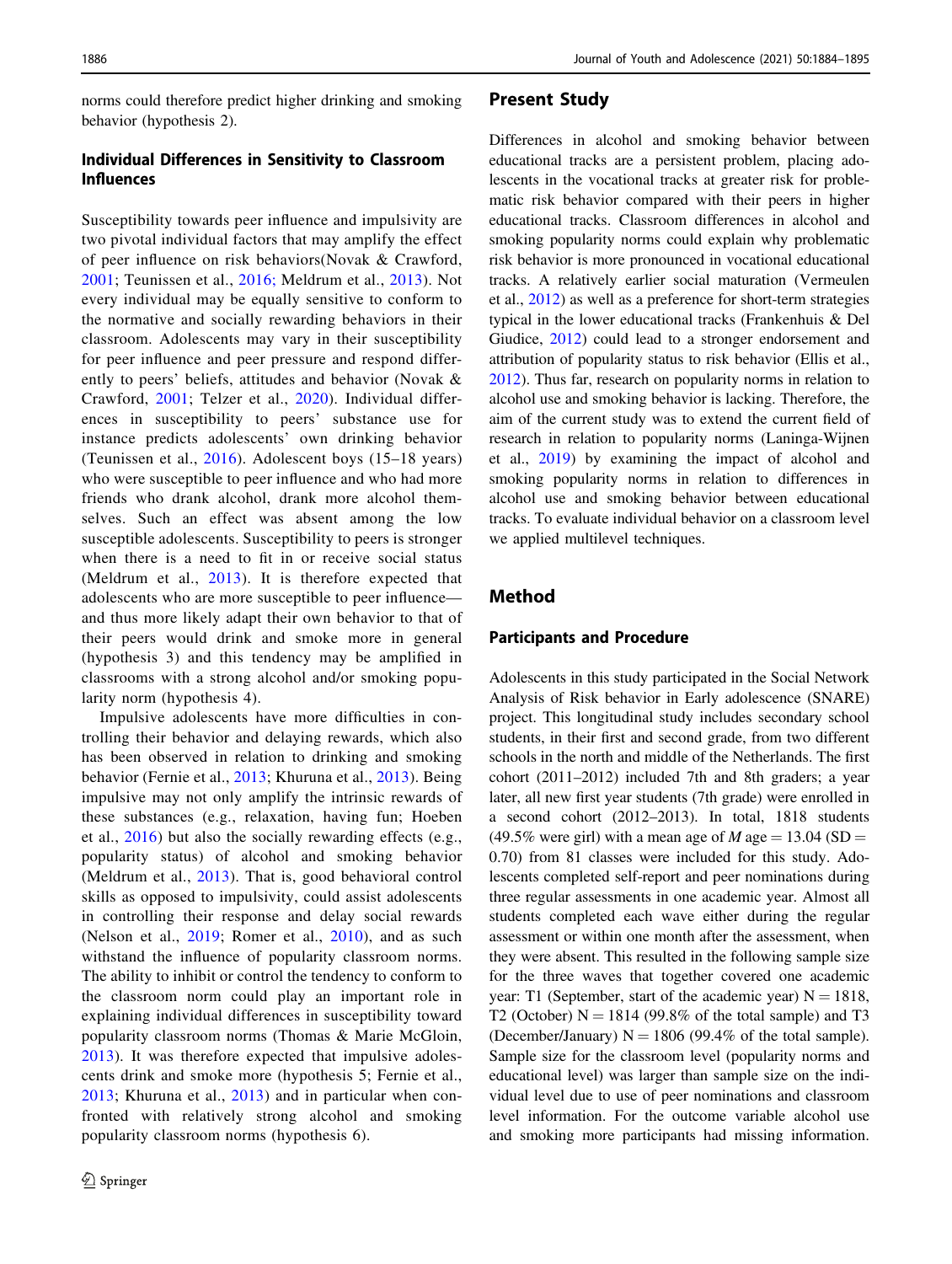Sample size for T1 was  $N = 1818$ , for T2  $N = 1755$ (96.5%), for T3  $N = 1719$  (94.5%). Attrition analyses revealed that those who dropped out were more likely in the higher educational tracks at T1 (t  $(1813) = -3.14$ , p < 0.01) and more likely to have smoked ever a cigarette at T1 (t  $(1738) = 2.01$ ,  $p = 0.01$ ). For alcohol use, impulsivity and peer susceptibility no differences were found. Missing data were handled using Full Information Maximum Likelihood (FIML).

The voluntary nature and the anonymity of the study was explained in a letter for parents as well as for adolescents themselves. Adolescents and parents could refuse participation by passive consent. In total, 40 students declined (2.2%). Ethical approval was provided by the Internal Ethical Board of the faculty of Social Sciences, Utrecht University.

#### Measures

#### Alcohol use (T2–T3)

Alcohol use was assessed using a quantity-frequency measure (Sobell & Sobell, [1995](#page-11-0)). Adolescents indicated on how many days during the week (Monday–Thursday) and during the weekend (Friday-Sunday) in general they drink alcohol. In addition, adolescents indicated the average number of glasses consumed on such days, ranging from zero to 11 glasses or more. Drinking days and number of glasses were multiplied for the week and weekend separately and subsequently summed up together, resulting in an average alcohol consumption during the week (Peeters et al., [2017\)](#page-11-0), with higher scores indicating more drinking. Cronbach's alpha for these four items was 0.80. Factor analyses revealed a robust 1 factor component, resulting in an eigenvalue of 3.08, explaining 77% of the variance in the data.

### Smoking (T2–T3)

Smoking behavior was assessed by asking adolescents to indicate the number of cigarettes they smoke on a single day with reference to the last month. Answer categories ranged from "never" to "more than 20 cigarettes a day", with the other categories differentiating between irregular and daily smokers (i.e. "less than one cigarette a day/week" and " $1-5$ ", " $6-10$ ", " $11-20$ "). Higher scores indicate more cigarette use during the day.

### Peer susceptibility (T1)

Peer susceptibility was assessed with a newly developed scale in the SNARE study including six items. An example item is "Some youngsters do certain things that they normally would not do, because otherwise they do not longer belong to the group" and could be answered on a Likert type scale with categories ranging from "does not apply to me" to "does often apply to me". Higher scores mean more perceived pressure and influence by friends. Cronbach's alpha was 0.85 and a factor analyses revealed support for a robust one factor scale with a eigenvalue of 3.58 and 59% explained variance.

#### Impulsivity (T1)

Impulsivity was assessed with the Brief Self-Control Scale (Finkenauer et al., [2015](#page-10-0)). This scale has been used in previous studies using the SNARE sample, revealing good reliability (Franken et al., [2016,](#page-10-0) Cronbach's alpha 0.77). Example items are "I am not able to work effectively toward long-term goals" and "I am easily discouraged". Higher scores reflect higher levels of impulsivity. Cronbach's alpha was 0.78.

### Popularity norms (T2)

Smoking and alcohol popularity norms were assessed with peer nomination procedures within classrooms. Each adolescent was asked to indicate "who is most popular", "who drinks alcohol" and "who smokes cigarettes", referring to one of their classmates. For each student, the number of incoming nominations was calculated, which in turn was divided by the number of potential nominators within the classroom, resulting in a proportion score. Next, classroom popularity norms were calculated as the within-classroom correlation between students' perceived popularity and perceived smoking and alcohol use, respectively. A Fisher's r-to-z transformation was applied to ensure a normal distributions of these correlations. When there were no popularity nominations for alcohol/ smoking (most likely indicative for non-use in the classroom), the correlation was set to zero which was the case for 24% of the classrooms for alcohol use, and 28% of the classrooms for smoking.

#### Education (T1)

In the Dutch school system, adolescents are selected in one of the four educational tracks; pre-university education ("VWO"), higher general education ("HAVO") or lower vocational track ("VMBO"). Within the vocational tracks students are selected for the theoretical ("VMBO-T") or the practical track ("VMBO-K"). Some students receive extra help in the practical track due to learning problems ("LWOO"). The classroom composition remains the same during the academic year. The two schools in the current study offered all educational tracks,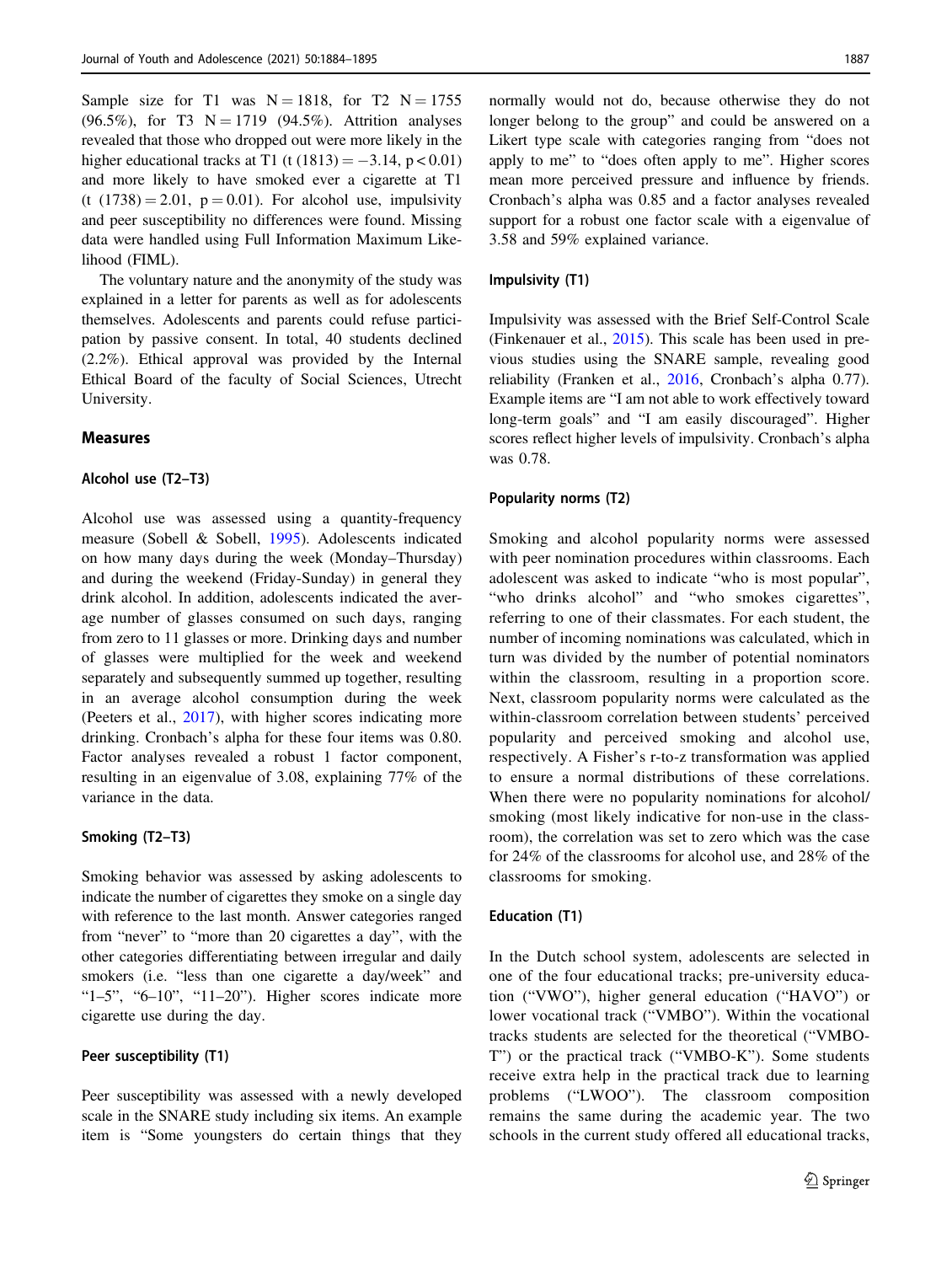|  | Table 1 Descriptive statistics study variables total and separately for educational levels |  |  |  |  |  |  |  |  |  |  |
|--|--------------------------------------------------------------------------------------------|--|--|--|--|--|--|--|--|--|--|
|--|--------------------------------------------------------------------------------------------|--|--|--|--|--|--|--|--|--|--|

|                        | Mean $(SD)$ | <b>LWOO</b><br>$(N = 134)$  | VMBO-K<br>$(N = 203)$ | VMBO-T<br>$(N = 499)$ | <b>HAVO</b><br>$(N = 104)$ | HAVO/VWO<br>$(N = 705)$ | <b>VWO</b><br>$(N = 162)$   |  |  |
|------------------------|-------------|-----------------------------|-----------------------|-----------------------|----------------------------|-------------------------|-----------------------------|--|--|
| Age                    | 13.04(0.70) |                             |                       |                       |                            |                         |                             |  |  |
| Alcohol T <sub>2</sub> | 0.46(2.50)  | $0.88~(2.79)^{a}$           | $0.91(3.34)^{a}$      | $0.54$ $(2.54)^{ab}$  | $0.51$ $(2.62)^{ab}$       | $0.29$ $(2.38)^{b}$     | $0.03 (0.16)^b$             |  |  |
| Alcohol T3             | 0.46(2.83)  | $0.53$ $(1.98)^{ab}$        | $0.88~(2.89)^a$       | $0.71~(4.14)^a$       | $0.38$ $(1.67)^{ab}$       | $0.25$ $(2.21)^{b}$     | $0.08~(0.43)^{b}$           |  |  |
| Smoke T <sub>2</sub>   | 0.41(2.31)  | $1.25$ $(4.40)^a$           | $1.01 (3.44)^{ac}$    | $0.31 (2.10)^b$       | $0.54$ $(2.07)^{bc}$       | $0.22$ $(1.65)^{b}$     | $0.03~(0.26)^b$             |  |  |
| Smoke T3               | 0.54(2.71)  | $0.90(3.33)^{abc}$          | $1.16 (3.81)^a$       | $0.50$ $(2.55)^{bc}$  | $1.01 (3.68)^{ac}$         | $0.30~(2.09)^b$         | 0.39 $(2.54)$ <sup>bc</sup> |  |  |
| Impulsivity            | 2.39(0.60)  | 2.42 $(0.64)$ <sup>ab</sup> | $2.50(0.65)^{a}$      | 2.39 $(0.60)^b$       | $2.37 (0.70)^a$            | $2.35(0.53)^{b}$        | $2.43 (0.67)^a$             |  |  |
| Peer susceptibility    | 1.78(0.68)  | $2.02~(0.74)^a$             | $2.00~(0.76)^a$       | 1.79 $(0.70)^{bc}$    | 1.61 $(0.62)^b$            | 1.74 $(0.61)^{bc}$      | 1.59 $(0.65)^{b}$           |  |  |

LWOO vocational extra help, VMBO-K vocational practical track, VMBO-T vocational theoretical track, HAVO higher general educational track, VWO pre-university track

Superscript indicates significant differences between educational level at  $p \le 0.05$ 

Table 2 Pearson correlations between study variables separately for individual and classroom level variables

|                               | 1         | $\overline{c}$ | 3        | $\overline{4}$ | 5        | 6        |
|-------------------------------|-----------|----------------|----------|----------------|----------|----------|
| Individual level $(N = 1815)$ |           |                |          |                |          |          |
| $(1)$ Sex                     | 1         |                |          |                |          |          |
| (2) Alcohol T <sub>2</sub>    | $0.06*$   | 1              |          |                |          |          |
| $(3)$ Alcohol T3              | 0.03      | $0.29**$       | 1        |                |          |          |
| $(4)$ Smoking T <sub>2</sub>  | 0.02      | $0.46**$       | $0.22**$ | 1              |          |          |
| $(5)$ Smoking T3              | 0.04      | $0.31**$       | $0.56**$ | $0.32**$       | 1        |          |
| (6) Impulsivity               | $-0.08**$ | $0.08**$       | $0.10**$ | $0.10**$       | $0.09**$ | 1        |
| (7) Peer pressure             | 0.04      | $0.07**$       | $0.07**$ | $0.08**$       | $0.07**$ | $0.47**$ |
| Classroom level $(N = 81)$    | 1         | 2              |          |                |          |          |
| (1) Alcohol pop_norm          |           |                |          |                |          |          |
| (2) Smoke pop_norm            | $0.72**$  | 1              |          |                |          |          |
| (3) Education                 | $-0.14$   | $-0.24*$       |          |                |          |          |

 $\mu$  < 0.05; \*\*p < 0.01

though one school offered vocational and general education at different locations.

# Results

### Descriptive Statistics

Tables 1 and 2 include the descriptive statistic and Pearson correlations between study variables. Table 1 shows that alcohol use and smoking was more prevalent among the vocational tracks. Particularly, the practical vocational tracks (LWO and VMBO-K) revealed more drinking and smoking behavior compared with the other academic tracks. Positive correlations emerged for alcohol and smoking behavior at T2 and T3 were associated positively. Alcohol popularity norms were positively associated with smoking popularity norms. No significant associations with sex were found, with the exception for alcohol use at T2, indicating that boys drink more than girls.

Table 3 Alcohol popularity norms for educational levels separately

|             | N  | Mean               | Sd   |
|-------------|----|--------------------|------|
| <b>LWOO</b> | 10 | $0.29^{ab}$        | 0.42 |
| VMBO-K      | 11 | 0.51 <sup>b</sup>  | 0.39 |
| VMBO-T      | 21 | $0.22^a$           | 0.42 |
| <b>HAVO</b> | 4  | 0.29 <sup>ab</sup> | 0.33 |
| HAVO/VWO    | 29 | $0.22^a$           | 0.30 |
| <b>VWO</b>  | 6  | $0.26^{ab}$        | 0.38 |

LWOO vocational extra help, VMBO-K vocational practical track, VMBO-T vocational theoretical track, HAVO higher general educational track, VWO pre-university track

Superscript indicates significant differences between educational level at  $p \le 0.05$ 

To test the first hypothesis that alcohol and smoking popularity norms were more positive in vocational tracks compared with higher/pre-university tracks, a classroomlevel ANOVA was conducted. Tables 3 and [4](#page-5-0) present the means and differences between educational levels in alcohol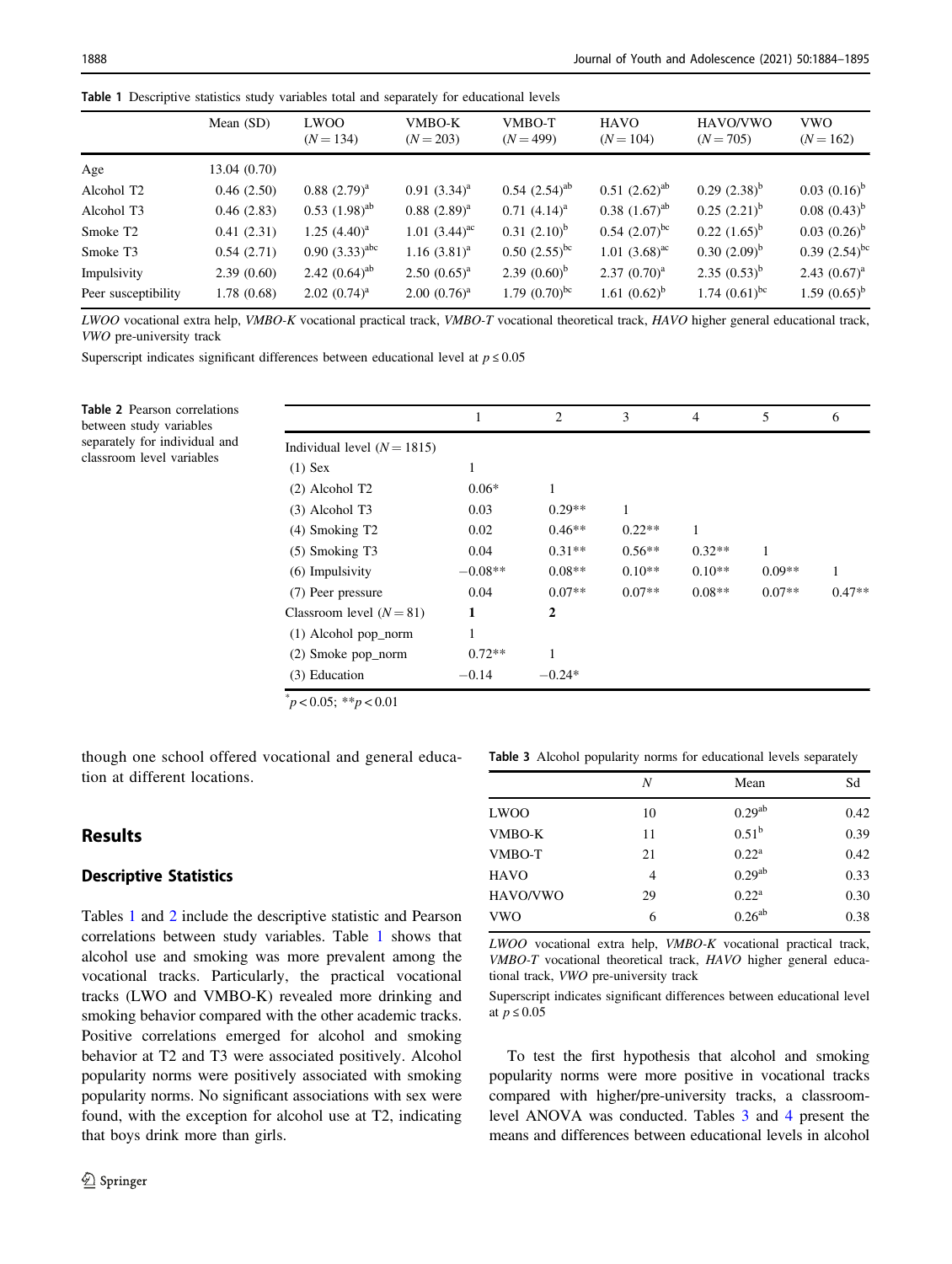<span id="page-5-0"></span>

|  |  |  |  |  | Table 4 Smoking popularity norms for educational levels separately |  |  |
|--|--|--|--|--|--------------------------------------------------------------------|--|--|
|--|--|--|--|--|--------------------------------------------------------------------|--|--|

|             | N  | Mean              | Sd   |
|-------------|----|-------------------|------|
| <b>LWOO</b> | 10 | $0.32^{\rm a}$    | 0.29 |
| VMBO-K      | 11 | $0.26^{\rm a}$    | 0.32 |
| VMBO-T      | 21 | 0.03 <sup>b</sup> | 0.34 |
| <b>HAVO</b> | 4  | $0.24^a$          | 0.34 |
| HAVO/VWO    | 29 | 0.07 <sup>b</sup> | 0.19 |
| <b>VWO</b>  | 6  | $0.12^{ab}$       | 0.23 |
|             |    |                   |      |

LWOO vocational extra help, VMBO-K vocational practical track, VMBO-T vocational theoretical track, HAVO higher general educational track, VWO pre-university track

Superscript indicates significant differences between educational level at  $p \leq 0.05$ 

and smoking popularity norms. Overall, no significant differences were found between education tracks for alcohol popularity norms  $F(75, 5) = 1.15$ ,  $p = 0.34$ ). For smoking popularity norms significant differences were observed  $F(75, 5) = 2.57$   $p = 0.03$ . For consistency reasons post hoc analyses were performed for both popularity norms. These analyses indicated that alcohol popularity norms were significantly more positive in the practical vocational tracks (VMBO-K) compared with the other educational tracks. For smoking popularity norms the two practical vocational tracks (LWOO and VMBO-K) revealed strong positive smoking popularity norms compared with the other educational tracks. Surprisingly, the higher general educational track (HAVO) revealed a relatively similar pattern as the practical vocational tracks. It should be noted, that differences need to be interpreted with caution as sample sizes of classes within each educational track varied and the total number of classrooms was relatively low for ANOVA comparison.

#### Multilevel Analyses of Alcohol Popularity Norms

A multilevel analyses using a negative binominal model to account for overdispersion (Peeters et al., [2012\)](#page-11-0) was performed to test classroom level influences of alcohol popularity norm on individual drinking behavior (Table [5\)](#page-6-0). In negative binominal models, explained variance and intraclass correlations have a different meaning compared to traditional multilevel model as a consequence of accounting for overdispersion in the data. For that reason they were not calculated, but instead variances for each model were presented (cf. Wang et al., [2010](#page-11-0)). First, a random intercept model was evaluated, only including alcohol use. Second, individual level main effects of peer susceptibility (hypothesis 3) and impulsivity (hypothesis 5) on alcohol use were investigated and classroom level variables were added to the model, starting with a model including only educational track and grade (model 1). At the individual level, peer susceptibility did not predict relative change in alcohol use. In contrast, impulsivity significantly predicted an increase in alcohol use ( $b = 1.02$ ,  $SE = 0.31$ ). This indicates that adolescents who were more impulsive revealed a relative increase in their drinking behavior. Educational track significantly predicted classroom differences in alcohol use, with higher drinking levels in the vocational tracks  $(b = -0.33, SE = 0.09, AIC = 9867, BIC = 9950)$ . Alcohol popularity norms were added to the model (model 2) to observe whether popularity norms predicted higher classroom levels of alcohol use at T3 (hypothesis 2;  $b = 1.73$ ,  $SE = 0.56$ , AIC = 9856, BIC = 9944). The predictive effect of educational track on alcohol use remained significant after adding popularity norms to the model ( $b = -0.25$ ,  $SE = 0.09$ , though reduced in magnitude and the residual variance decreased ( $\sigma^2 = 0.95$  versus  $\sigma^2 = 0.69$ ). To examine possible cross-level interactions (hypothesis 4 and 6), first random slopes for peer susceptibility ( $b = 0.15$ ,  $SE =$ 0.55) and for impulsivity ( $b = 0.46$ ,  $SE = 0.52$ ) were added simultaneously to the model. Slope variance coefficients were non-significant. In line with suggestions by LaHuis & Ferguson ([2009\)](#page-10-0) cross-level interactions were tested anyway, as a lack of power could have hindered us from detecting significant slope variance. Even though the model including both cross-level interactions resulted in a slightly better model fit ( $AIC = 2989$  BIC = 3076) compared with a model with only random slopes  $(AIC = 3060, BIC = 3142)$ both cross level interactions were non-significant. Consequently, results did not support a cross level interaction for peer susceptibility ( $b = -1.16$ ,  $SE = 1.00$ ) or impulsivity  $(b = 0.17, SE = 1.25)$  with alcohol popularity norms. As such, the association between impulsivity and peer susceptibility and alcohol use did not vary as a function of classroom popularity norms (Table [6\)](#page-6-0).

### Multilevel Analyses of Smoking Popularity Norms

A similar approach as with alcohol popularity norms was applied for smoking popularity norms. First, individual level factors were evaluated. Both peer susceptibility (hypothesis 3) and impulsivity (hypothesis 5) were nonsignificant predictors of individual smoking behavior. Educational track was a significant predictor for classroom level differences in smoking behavior ( $b = -0.36$ ,  $SE =$ 0.02, AIC = 9980, BIC = 10,063). Being in the vocational tracks predicted more smoking behavior. Additionally, smoking popularity norms were added as predictor of class level smoking behavior. More positive norms at T2 predicted higher class level smoking behavior at T3 (hypothesis 2;  $b = 1.96$ ,  $SE = 0.87$ ,  $AIC = 9978$ ,  $BIC = 10,066$ . After adding smoking popularity norms to the model the effect of educational level on smoking remained significant though decreased ( $b = -0.31$ ,  $SE = 0.14$ ). Residual variance in smoking behavior remained similar after adding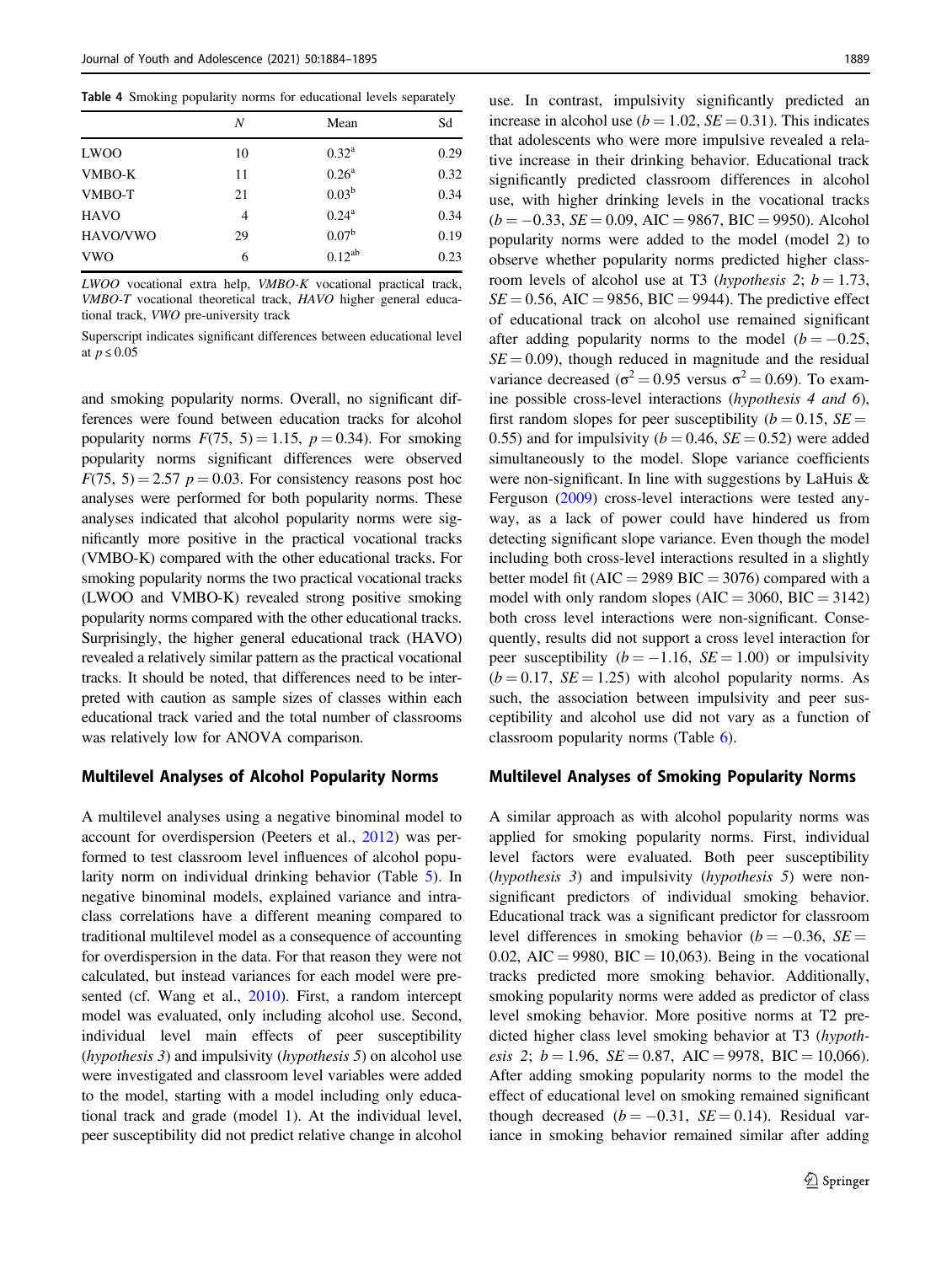<span id="page-6-0"></span>Table 5 Individual and classroom level effects of impulsivity, peer susceptibility, alcohol popularity norms, and their interaction on adolescents' alcohol use at T3

|                                   | b         | SE   | 95% CI            | Deviance (AIC/BIC) |
|-----------------------------------|-----------|------|-------------------|--------------------|
| Random Intercept                  |           |      |                   | 1570/1586          |
| Variance alcohol T3               | $3.76**$  | 0.94 | $[1.34 - 6.18]$   |                    |
| Model 1                           |           |      |                   | 9867/9950          |
| Variance alcohol T3               | $0.95**$  | 0.19 | $[0.64 - 1.25]$   |                    |
| Alcohol T <sub>2</sub>            | $0.43**$  | 0.10 | $[0.26 - 0.59]$   |                    |
| <b>Sex</b>                        | 0.51      | 0.31 | $[0.04 - 1.01]$   |                    |
| Within-effect peer susceptibility | 0.14      | 0.25 | $[-0.27 - 0.55]$  |                    |
| Within-effect impulsivity         | $1.02**$  | 0.31 | $[0.51 - 1.52]$   |                    |
| Education                         | $-0.33**$ | 0.09 | $[-0.48 - -0.18]$ |                    |
| Model 2                           |           |      |                   | 9856/9944          |
| Variance alcohol T3               | $0.69**$  | 0.20 | $[0.37 - 1.16]$   |                    |
| Alcohol T <sub>2</sub>            | $0.40**$  | 0.11 | $[0.22 - 0.57]$   |                    |
| Sex                               | 0.45      | 0.31 | $[-0.06 - 0.96]$  |                    |
| Within-effect peer susceptibility | 0.20      | 0.26 | $[-0.23 - 0.63]$  |                    |
| Within-effect impulsivity         | $0.99**$  | 0.31 | $[0.48 - 1.51]$   |                    |
| Education                         | $-0.25**$ | 0.09 | $[-0.41 - 0.10]$  |                    |
| Popularity norms alcohol          | $1.73**$  | 0.56 | $[0.81 - 2.65]$   |                    |

Model 1 = model with individual main effects and education; Model 2 = model with alcohol popularity norms added

 $*_{p}$  < 0.05; \*\*p < 0.01

|                                   | B         | <b>SE</b> | 95% CI           | Deviance (AIC/BIC) |
|-----------------------------------|-----------|-----------|------------------|--------------------|
| Random intercept                  |           |           |                  | 1746/1763          |
| Variance smoking T3               | $3.76**$  | 0.94      | $[2.13 - 5.39]$  |                    |
| Model 1                           |           |           |                  | 9980/10063         |
| Variance smoking T3               | $2.39**$  | 0.51      | $[1.55 - 3.24]$  |                    |
| Smoke T <sub>2</sub>              | $0.47**$  | 0.16      | $[0.21 - 0.73]$  |                    |
| <b>Sex</b>                        | $0.94*$   | 0.09      | $[0.28 - 1.60]$  |                    |
| Within effect peer susceptibility | 0.45      | 0.26      | $[0.02 - 0.88]$  |                    |
| Within-effect impulsivity         | 0.63      | 0.46      | $[-0.13 - 1.39]$ |                    |
| Education                         | $-0.36**$ | 0.02      | $[-0.55 - 0.17]$ |                    |
| Model 2                           |           |           |                  | 9978/10066         |
| Variance smoking T3               | $2.39**$  | 0.77      | $[1.14 - 3.65]$  |                    |
| Smoke T <sub>2</sub>              | $0.44*$   | 0.18      | $[0.14 - 0.75]$  |                    |
| <b>Sex</b>                        | $1.01*$   | 0.40      | $[0.35 - 1.67]$  |                    |
| Within effect peer susceptibility | 0.42      | 0.26      | $[-0.04 - 0.84]$ |                    |
| Within-effect impulsivity         | 0.63      | 0.46      | $[-0.13 - 1.39]$ |                    |
| Education                         | $-0.31*$  | 0.14      | $[-0.54 - 0.07]$ |                    |
| Popularity norms smoke            | $1.96**$  | 0.87      | $[0.29 - 3.17]$  |                    |

Model 1 = model with individual main effects and education; Model 2 = model with alcohol popularity norms added

 $*_{p}$  < 0.05;  $*_{p}$  < 0.01

smoking popularity norms ( $\sigma^2 = 2.39$  versus  $\sigma^2 = 2.39$ ). Adding random slopes to the model resulted in modeling issues that only could be solved with using a simpler estimation method, namely Maximum Likelihood using first order derivates (MLF) estimator instead of a MLR estimator. Random slopes for peer susceptibility  $(b = 0.13,$ 

 $SE = 0.20$ ) and for impulsivity ( $b = 0.45$ ,  $SE = 0.36$ ) were none significant. In a next step, cross-level interactions were examined, however, model fit did not improve (random slopes model:  $AIC = 10,071$ ,  $BIC = 10,175$ ; cross level model:  $AIC = 10078$ ,  $BIC = 10,199$ ), and cross-level interactions were non-significant (susceptibility:  $b = 0.07$ ,

Table 6 Individual and classroom level effects of impulsivity, peer susceptibility, alcohol popularity norms, and their interaction on adolescents' smoking behavior at T3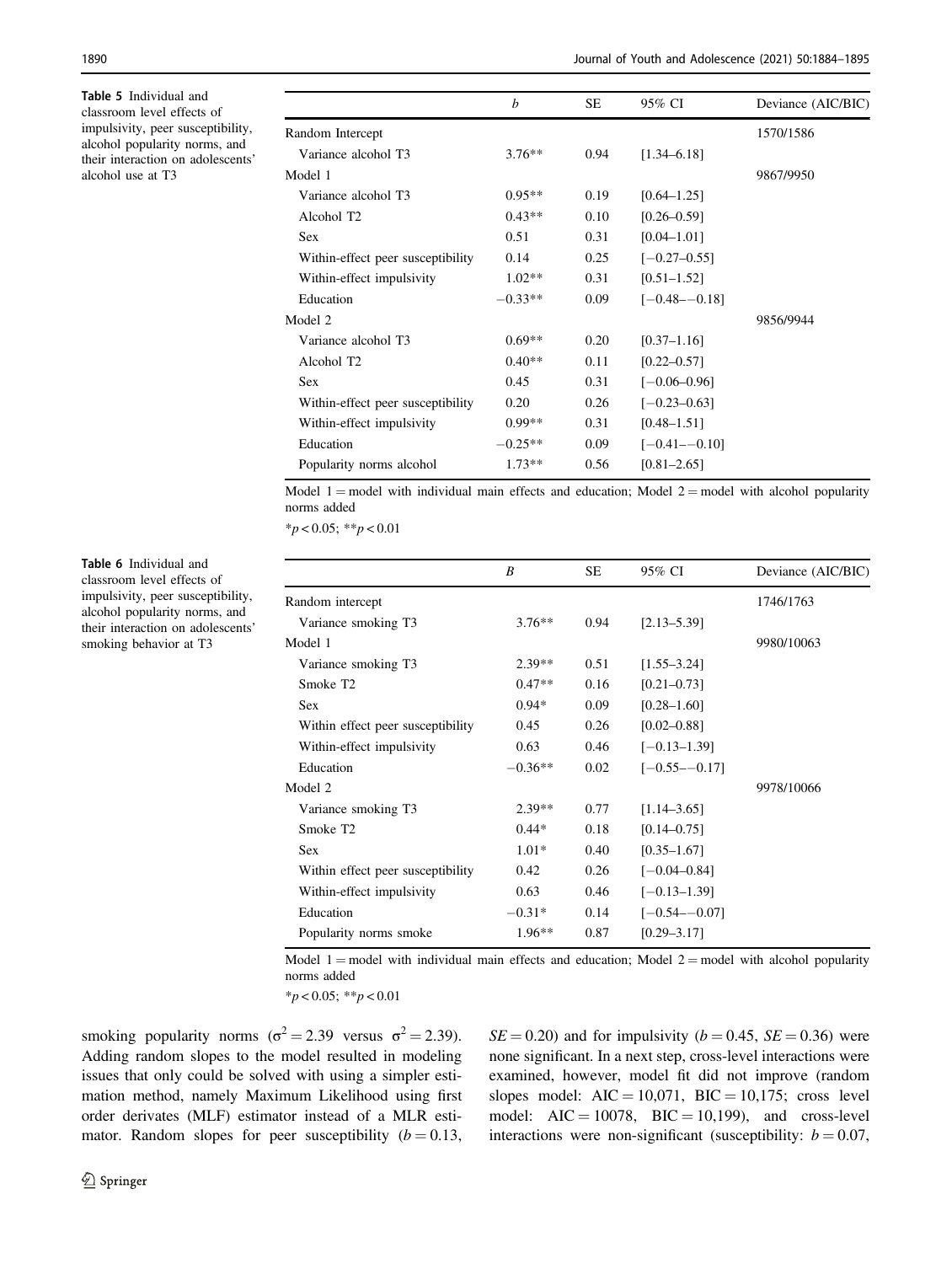$SE = 0.17$ ; impulsivity:  $b = 0.04$ ,  $SE = 0.14$ ) suggesting no differences in the association between peer susceptibility (hypothesis 4), impulsivity (hypothesis 6) and smoking depending on the strength of smoking popularity norms within classrooms.

# Discussion

Differences in health risk behaviors between educational tracks, such as alcohol use and smoking have predominantly explained by factors outside the school context (De Looze et al., [2017;](#page-10-0) Hiscock et al., [2012.](#page-10-0) The findings of this study illustrate the importance of the classroom context as socializing environment for adolescents' alcohol and drinking behavior. Alcohol and smoking popularity norms —which are more positive in vocational tracks—predict increase in drinking and smoking behavior among young adolescents. This suggest that adolescents in classrooms where alcohol use and smoking behavior is associated with popularity status, increase stronger in their drinking and smoking behavior compared with adolescents in classrooms in which such popularity norm is weaker.

# Educational Differences in Alcohol and Smoking Popularity Norms

In line with the first hypothesis, alcohol and smoking popularity norms were more positive in the lower educational tracks. This finding possibly may be explained by an earlier social maturation of adolescents in vocational tracks (Vermeulen et al., [2012\)](#page-11-0), increasing the attractiveness of behavior with an adult status such as alcohol use and smoking. In addition, lower prospects with respect to income and job opportunities can favor short-term strategies that are immediately rewarding (Ellis et al., [2012](#page-10-0); Frankenhuis & Del Giudice, [2012\)](#page-10-0). Focusing on short-term outcomes has been associated with more risk behavior (Romer, [2010\)](#page-11-0). The clustering of adolescents in vocational tracks with a similar future perspective as well as an relatively early social maturation could intensify the popularity status of risk behavior in these specific educational contexts.

Particularly for smoking and to a lesser extent for alcohol use, the prevalence in the higher general educational track resembles the prevalence in the vocational track (i.e. both are relatively high), prevalences also found in a national representative study of Dutch adolescents' smoking and drinking behavior (Stevens et al., [2018\)](#page-11-0). This finding illustrates that the reputational salience of risk behavior—in particular for smoking behavior—is not only typical for the vocational tracks, but could in a similar way affect adolescents' smoking behavior in higher general educational tracks. Future research could illuminate additional factors such as school climate (cf. François et al., [2017](#page-10-0)) or the strength of the popularity hierarchy (e.g., accessibility of popularity status; Laninga-Wijnen et al., [2019](#page-10-0)) within a classroom. These factors could underlie classroom differences in reputational salience of risk behavior as well as differences in alcohol use and smoking behavior.

# Alcohol and Smoking Popularity Norms as Explanation for Educational Differences

Alcohol and smoking popularity norms played a partial role in explaining educational differences in alcohol and smoking behavior. Popularity norms for alcohol and smoking were more positive in lower vocational tracks, and were predictive of a relative increase in alcohol use and smoking behavior over time. These findings are in line with the reputational salience hypothesis (Hartup, [1996](#page-10-0)) indicating that behaviors that receive social status within a classroom become more salient.

Risky behaviors such as alcohol and smoking may serve different functions (e.g., increasing social status, avoid rejection, fitting in) within classrooms. The value which is assigned to risk behavior in terms of popularity status, could explain why in some classrooms risk behavior is more salient than in other classrooms. The reputational salience of risk behavior (Hartup, [1996\)](#page-10-0), could affect individual behavior in two different ways both reflecting the need for social appraisal; that is, some adolescents may be triggered by the reward of being popular, and for that reason engage in alcohol and smoking behavior to improve their own social position. Others may fear rejection or not fitting in, and comply to the behavior of popular peers in class (Telzer et al., [2020\)](#page-11-0), even if this behavior includes underage drinking and smoking behavior. From this latter perspective, alcohol use and smoking behavior could be behaviors deployed or used as means to secure one's own position in the classroom.

Educational level remained a significant predictor of alcohol use and smoking behavior after considering the impact of popularity norms. The effect of educational level on classroom differences in alcohol and smoking behavior reduced for both risk behaviors after adding popularity norms to the model suggesting that alcohol and smoking popularity norms at least explain some of the classroom variance in alcohol use and smoking. A possible explanation for this partial effect could be the non-linear association between alcohol and smoking popularity norms and educational track. In the higher vocational tracks, popularity norms were more positive compared with the intermediate vocational track. Processes outside the classroom such as parental monitoring and parents' socioeconomic position could be considered in future research and possible explain additional variation in drinking and smoking behavior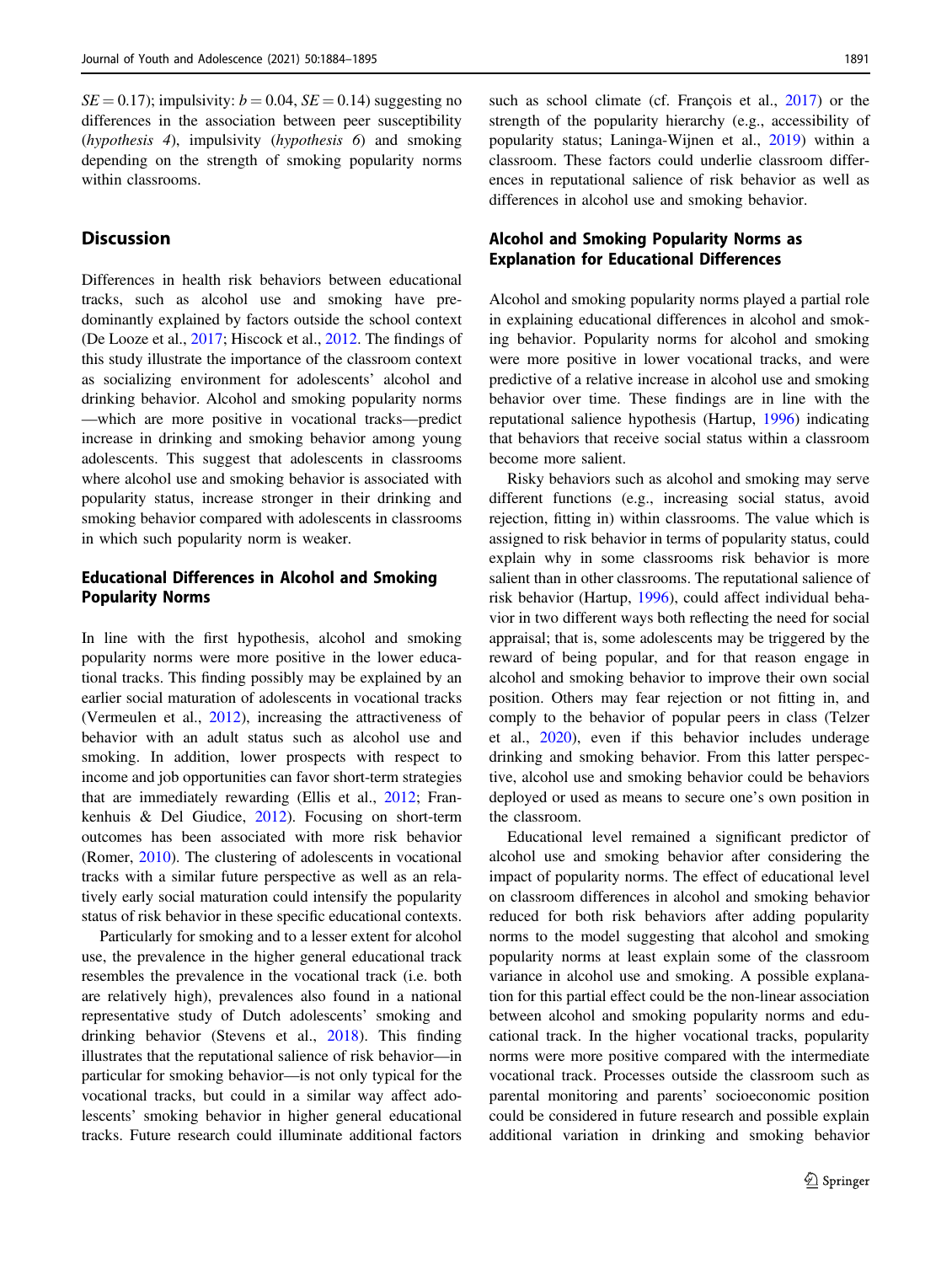between educational tracks. Parental monitoring for instance may not only affect classroom norms but also could affect educational attainment (Vermeulen et al., [2012\)](#page-11-0). Parental socioeconomic background was found to be an important predictor of alcohol use and educational track in young adolescence, although unexplained effects on the educational level appear to predict an increase in alcohol use three years later (unpublished work, data can be requested from the first author). The results of the current study suggest that the classroom context may in addition to family socioeconomic background, play an important role in future drinking behavior of adolescents. Adolescents in vocational tracks, may more often than their peers in other educational tracks, be exposed to positive alcohol and smoking popularity norms. This exposure could increase the risk for an early onset of risk behavior and subsequently increasing the risk for later problematic use (Grant & Dawson, [1997\)](#page-10-0). In other words, the classroom environment in vocational tracks could have an adverse effect on adolescents' future prospects because of classroom processes such as the reputational salience of risk behavior.

# Individual Differences in Susceptibility to Alcohol and Smoking Popularity Norms

An additional aim of this study was to evaluate whether some students would be more open to the influence of popularity norms than others, based on their susceptibility to peer pressure and their impulsivity. Students with higher levels of impulsivity were more likely to drink but not more likely to smoke. Students' susceptibility for peer pressure was unrelated to smoking and alcohol use. The differential role of impulsivity in relation to alcohol and smoking behavior is in line with a previous study revealing that impulsivity is a risk factor for the onset of alcohol and cannabis use at age 16 but not for smoking behavior (Peeters et al., [2017](#page-11-0)). This finding needs further investigation, though it is possible that different facets of impulsivity are related to different phases of smoking behavior (e.g., experimentation, initiation, addiction; Bloom et al., [2014](#page-9-0)). The finding of the current study illustrate that personality vulnerabilities such as impulsivity, impact adolescents' drinking behavior regardless of the alcohol popularity norm within classrooms. This finding is in line with previous studies (Fernie et al., [2013;](#page-10-0) Khuruna et al., [2013\)](#page-10-0), illustrating the important role of impulsivity as vulnerability marker of adolescents' drinking behavior irrespective of the classroom context.

### Limitations

Some limitations may have affected the results and should be considered when interpreting the findings. First, although

the sample size on the individual level was relatively large, on the classroom level, the sample size could be too small to detect cross-level interactions for instance. A Monte Carlo Simulation study indeed revealed that a larger sample size may be required to detect classroom differences ( $N = 180$ , power = 0.85,  $p < 0.05$ ).

Second, in many classrooms (around 25%) adolescents nominated none of their peers as drinkers or smokers. As a result, the popularity norm was zero. Drinking and smoking rates are relatively low in this age group (Inchley et al., [2018](#page-10-0)), nevertheless, it is possible that some of these absent popularity norms were a result of insensitivity of the assessment method. For future research, it may be worthwhile to examine the sensitivity of popularity norms in identifying smokers and drinkers. In addition, although within classrooms some of these adolescents may not be exposed to popular peers who drink or smoke, on a school level, however these adolescents may be influenced by other popular peers at school or norms and values on the school level that affect smoking or drinking behavior. This norm outside the classroom context also affects adolescents in classroom with a strong/weak alcohol or smoking popularity norm. Therefore, peer norms outside the school context such as popularity norms in friendship networks or in sport clubs may affect the decision of adolescents to engage in drinking or smoking behavior as well. Future research could tackle this issue by including school level variables such as norms and school climate (Maes & Lievens, [2003\)](#page-10-0).

Third, the analyses were controlled for grade but not for cohort. Since adolescents in the first cohort were both from 7th and 8th grade, and the second cohort only included 7th graders, the interrelationship between the two variables could lead to biased effects. In a model in which both variables were included, an opposite regression effects of the confounders was indeed found in comparison when observed separately (cf. Johnston et al., [2018\)](#page-10-0). By controlling for grade analyses were indirectly also controlled for cohort, though it is possible that differences among  $7<sup>th</sup>$ graders between the two cohorts have affected the results. However, there were no reasons to assume that the influence of smoking and alcohol popularity norms on drinking and smoking varies between years. Last, adolescents were relatively young (mean  $age = 13.04$ ) in this sample to observe regular drinking and smoking patterns. For alcohol use for instance, an onset before the age of 13 years is considered to be early (and problematic). To illustrate, in 2014 around 15% of the adolescents of 15 years, drunk alcohol on a weekly base (Inchley et al., [2018](#page-10-0)). Although this sample of young adolescents has the ideal age to identify experimentation with substance use and development of norms, future research could include adolescents from higher grades as well. Reputational salience of alcohol and smoking may affect drinking and smoking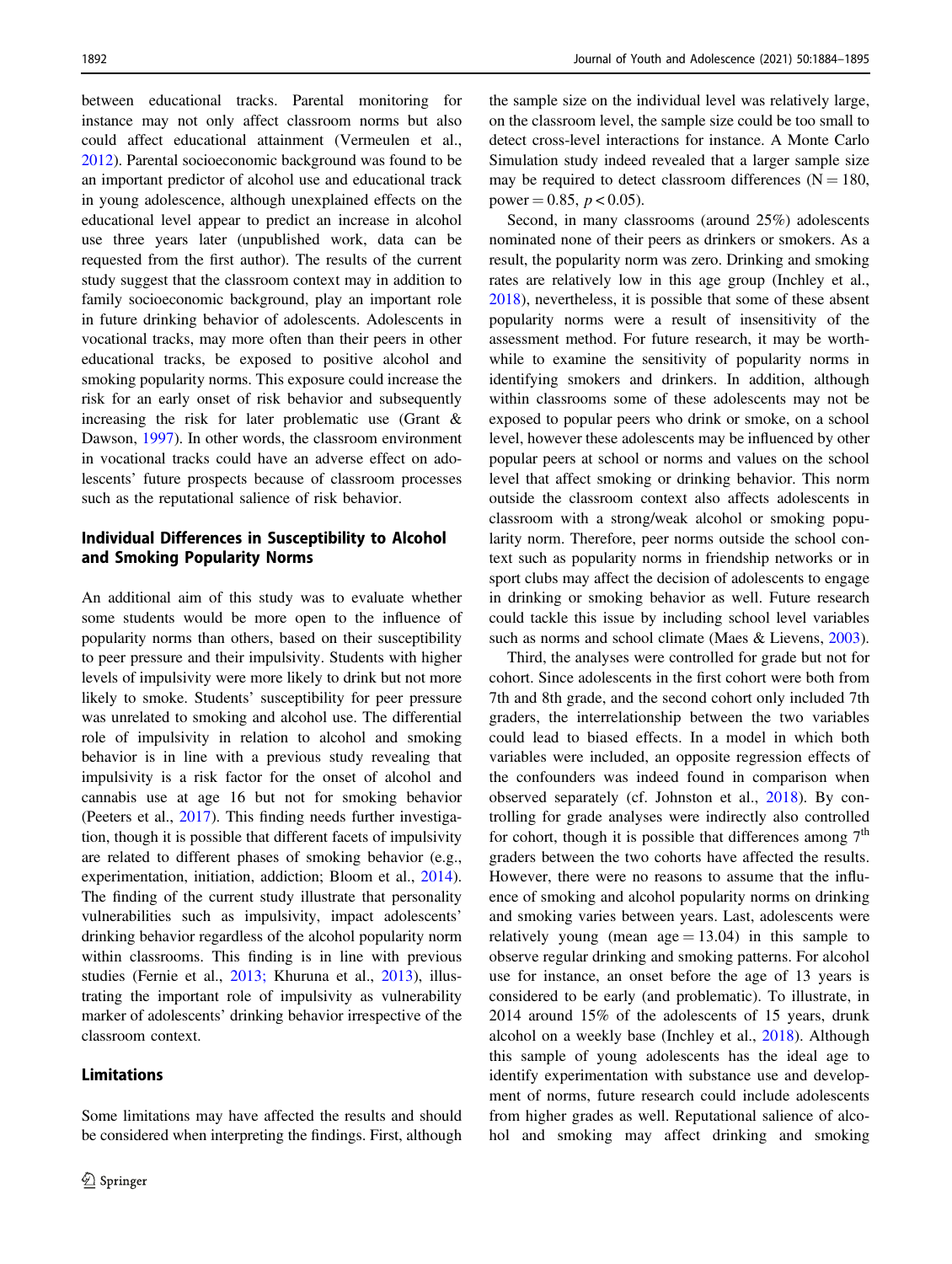<span id="page-9-0"></span>behavior of adolescents differently as these behaviors become more prevalent.

#### Implications

The findings of this study emphasize to consider the functionality of behavior within the context (Ellis et al., [2012\)](#page-10-0). More positive alcohol and smoking popularity norms in vocational tracks may increase feelings of not fitting in or being rejected when not conforming to these popularity norms. Understanding of the reasons behind involvement in risk behavior such as alcohol use and smoking may support the development of successful approaches to reduce educational disparities in health risk behaviors (Yeager et al., [2018\)](#page-11-0). Promising interventions that integrate the social network and select popular peers to act as supporters of healthy behavior such as ASSIST (A Stop Smoking in School Trial; Campbell et al., 2008; also applied in physical health; Van Woudenberg et al., [2019\)](#page-11-0) could support schools in decreasing alcohol and smoking behavior among adolescents.

### Conclusion

Alcohol and smoking popularity norms within the classroom play an important role in adolescents' alcohol and drinking behavior and partly explain differences in health risk behaviors between educational tracks. The enhanced reputational salience of alcohol and smoking within the classrooms, possibly creates an environment in which it is more difficult for adolescents to withstand the urge to smoke or drink alcohol. Adolescents in vocational tracks may more often than their peers in higher educational tracks, be exposed to the socially rewarding consequences of drinking and smoking behavior, and as such the functionality of this behavior may have a different meaning in lower vocational tracks. The classroom environment and associated peer dynamics should therefore be considered as an important socializing context in relation to differences in adolescents' risk behavior between educational tracks.

Acknowledgements The authors thank the schools, teachers, and adolescents who participated in the SNARE project.

Authors' Contributions M.P. conceived of the study, participated in its design and coordination, and drafted the manuscript; L.L.-W. participated in the data collection, design, and interpretation of the data and helped to draft the manuscript; R.V. was responsible for the funding of the study, and participated in the design and draft of the manuscript. All authors read and approved the final manuscript.

Funding This research is part of the Social Network Analyses of Risk behavior in Early adolescence (SNARE) study. SNARE has been financially supported by the Netherlands Organization for Scientific Research (NWO) Vernieuwingsimpuls VENI grant project number 451-10-012 awarded to Jan Kornelis Dijkstra (2010); NWO Youth & Family Program project number 431-09-027 awarded to Wilma Vollebergh (2010); and NWO Programming Council for Educational Research project number 411-12-027 awarded to R.V. (2013).

Data Sharing and Declaration The datasets generated and/or analyzed during the current study are not publicly available but are available from the corresponding author on reasonable request.

### Compliance with Ethical Standards

Conflict of Interest The authors declare no competing interests.

Ethical Approval This study was set up in accordance with the guidelines of, and approved by the Internal Ethical Board of the faculty of Social Sciences, Utrecht University.

Informed Consent Both parents as well as adolescents could refuse participation by signing a consent letter.

Publisher's note Springer Nature remains neutral with regard to jurisdictional claims in published maps and institutional affiliations.

Open Access This article is licensed under a Creative Commons Attribution 4.0 International License, which permits use, sharing, adaptation, distribution and reproduction in any medium or format, as long as you give appropriate credit to the original author(s) and the source, provide a link to the Creative Commons license, and indicate if changes were made. The images or other third party material in this article are included in the article's Creative Commons license, unless indicated otherwise in a credit line to the material. If material is not included in the article's Creative Commons license and your intended use is not permitted by statutory regulation or exceeds the permitted use, you will need to obtain permission directly from the copyright holder. To view a copy of this license, visit [http://creativecommons.](http://creativecommons.org/licenses/by/4.0/) [org/licenses/by/4.0/](http://creativecommons.org/licenses/by/4.0/).

# References

- Bloom, E. L., Matsko, S. V., & Cimino, C. R. (2014). The relationship between cigarette smoking and impulsivity: A review of personality, behavioral, and neurobiological assessment. Addiction Research & Theory, 22(5), 386–397. [https://doi.org/10.3109/](https://doi.org/10.3109/16066359.2013.867432) [16066359.2013.867432.](https://doi.org/10.3109/16066359.2013.867432)
- Borsari, B., & Carey, K. B. (2001). Peer influences on college drinking: A review of the research. Journal of substance abuse, 13(4), 391–424. <https://doi.org/10.15288/jsa.2003.64.331>.
- Campbell, R., Starkey, F., Holliday, J., Audrey, S., Bloor, M., Parry-Langdon, N., & Moore, L. (2008). An informal school-based peer-led intervention for smoking prevention in adolescence (ASSIST): a cluster randomised trial. The Lancet, 371(9624), 1595–1602. [https://doi.org/10.1016/S0140-6736\(08\)60692-3.](https://doi.org/10.1016/S0140-6736(08)60692-3.)
- Dijkstra, J. K., & Gest, S. D. (2015). Peer norm salience for academic achievement, prosocial behavior, and bullying: implications for adolescent school experiences. The Journal of Early Adolescence, 35(1), 79–96. <https://doi.org/10.1177/0272431614524303.>
- Dijkstra, J. K., Lindenberg, S., Verhulst, F. C., Ormel, J., & Veenstra, R. (2009). The relation between popularity and aggressive, destructive, and norm-breaking behaviors: moderating effects of athletic abilities, physical attractiveness, and prosociality. Journal of Research on Adolescence, 19(3), 401–413. [https://doi.org/10.](https://doi.org/10.1111/j.1532-7795.2009.00594.x.) [1111/j.1532-7795.2009.00594.x.](https://doi.org/10.1111/j.1532-7795.2009.00594.x.)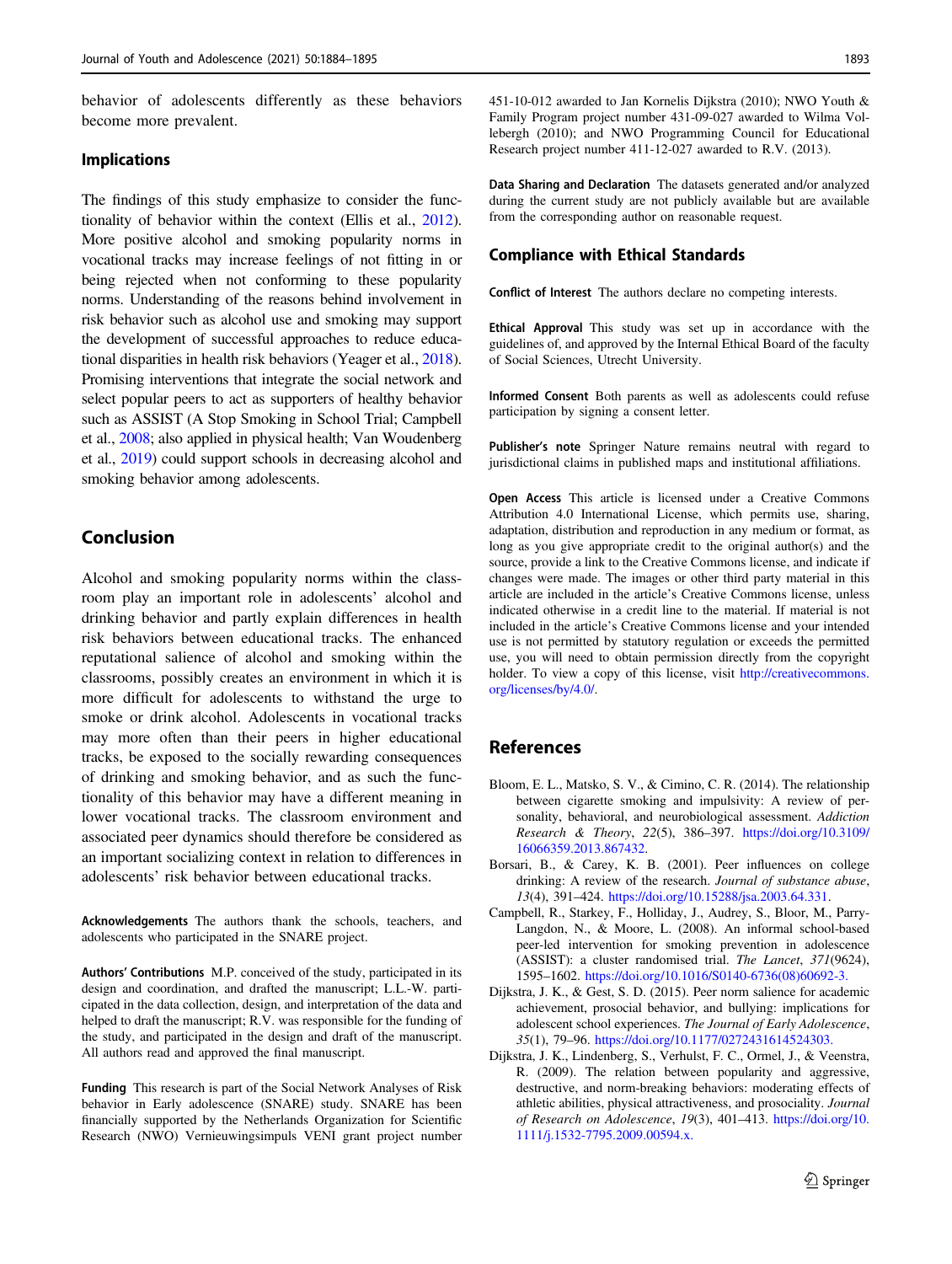- <span id="page-10-0"></span>Dijkstra, J. K., Kretschmer, T., Pattiselanno, K., Franken, A., Harakeh, Z., Vollebergh, W., & Veenstra, R. (2015). Explaining adolescents' delinquency and substance use: a test of the maturity gap. Journal of Research on Crime and Delinquency, 52, 747–767. <https://doi.org/10.1177/0022427815582249.>
- Ellis, B. J., & Essex, M. J. (2007). Family environments, adrenarche, and sexual maturation: a longitudinal test of a life history model. Child Development, 78(6), 1799–1817.
- Ellis, B. J., Del Giudice, M., Dishion, T. J., Figueredo, A. J., Gray, P., Griskevicius, V., & Wilson, D. S. (2012). The evolutionary basis of risky adolescent behavior: implications for science, policy, and practice. Developmental Psychology, 48(3), 598–623. [https://doi.](https://doi.org/10.1037/a0026220.) [org/10.1037/a0026220.](https://doi.org/10.1037/a0026220.)
- Fernie, G., Peeters, M., Gullo, M. J., Christiansen, P., Cole, J. C., Sumnall, H., & Field, M. (2013). Multiple behavioural impulsivity tasks predict prospective alcohol involvement in adolescents. Addiction, 108(11), 1916–1923. [https://doi.org/10.1111/a](https://doi.org/10.1111/add.12283) [dd.12283.](https://doi.org/10.1111/add.12283)
- Finkenauer, C., Buyukcan-Tetik, A., Baumeister, R. F., Schoemaker, K., Bartels, M., & Vohs, K. D. (2015). Out of control: Identifying the role of self-control strength in family violence. Current Directions in Psychological Science, 24(4), 261–266. [https://doi.](https://doi.org/10.1177/0963721415570730) [org/10.1177/0963721415570730](https://doi.org/10.1177/0963721415570730).
- François, A., Lindstrom Johnson, S., Waasdorp, T. E., Parker, E. M., & Bradshaw, C. P. (2017). Associations between adolescents' perceptions of alcohol norms and alcohol behaviors: incorporating within-school variability. American Journal of Health Education, 48(2), 80–89. [https://doi.org/10.1080/19325037.2016.](https://doi.org/10.1080/19325037.2016.1271756.) [1271756.](https://doi.org/10.1080/19325037.2016.1271756.)
- Franken, A., Moffitt, T. E., Steglich, C. E., Dijkstra, J. K., Harakeh, Z., & Vollebergh, W. A. (2016). The role of self-control and early adolescents' friendships in the development of externalizing behavior: The SNARE study. Journal of youth and adolescence, 45(9), 1800–1811. [https://doi.org/10.1007/s10964-015-0287-z.](https://doi.org/10.1007/s10964-015-0287-z)
- ESPAD Report. (2015). Results from the European School Survey Project on alcohol and other drugs. Luxembourg: Publications Office of the European Union, EMCDDA–ESPAD Joint Publications, 2016.
- Frankenhuis, W. E., & Del Giudice, M. (2012). When do adaptive developmental mechanisms yield maladaptive outcomes? Developmental Psychology, 48(3), 628–642. [https://doi.org/10.1037/a](https://doi.org/10.1037/a0025629.) [0025629.](https://doi.org/10.1037/a0025629.)
- Grant, B. F., & Dawson, D. A. (1997). Age at onset of alcohol use and its association with DSM-IV alcohol abuse and dependence: results from the National Longitudinal Alcohol Epidemiologic Survey. Journal of Substance Abuse, 9, 103–110. [https://doi.org/](https://doi.org/10.1016/S0899-3289(97)90009-2.) [10.1016/S0899-3289\(97\)90009-2.](https://doi.org/10.1016/S0899-3289(97)90009-2.)
- Hartup, W. W. (1996). The company they keep: friendships and their developmental significance. Child Development, 67(1), 1–13. <https://doi.org/10.1111/j.1467-8624.1996.tb01714.x.>
- Henry, D., Guerra, N., Huesmann, R., Tolan, P., VanAcker, R., & Eron, L. (2000). Normative influences on aggression in urban elementary school classrooms. American Journal of Community Psychology, 28(1), 59–81. [https://doi.org/10.1023/A:](https://doi.org/10.1023/A:1005142429725.) [1005142429725.](https://doi.org/10.1023/A:1005142429725.)
- Hiscock, R., Bauld, L., Amos, A., Fidler, J. A., & Munafò, M. (2012). Socioeconomic status and smoking: a review. Annals of the New York Academy of Sciences, 1248(1), 107–123. [https://doi.org/10.](https://doi.org/10.1111/j.1749-6632.2011.06202.x.) [1111/j.1749-6632.2011.06202.x.](https://doi.org/10.1111/j.1749-6632.2011.06202.x.)
- Hoeben, E. M., Meldrum, R. C., Walker, D. A., & Young, J. T. (2016). The role of peer delinquency and unstructured socializing in explaining delinquency and substance use: a state-of-the-art review. Journal of Criminal Justice, 47, 108–122. [https://doi.org/](https://doi.org/10.1016/j.jcrimjus.2016.08.001.) [10.1016/j.jcrimjus.2016.08.001.](https://doi.org/10.1016/j.jcrimjus.2016.08.001.)
- Inchley, J. C., Currie, D. B., Vieno, A., Torsheim, T., Ferreira-Borges, C., Weber, M.,… & Breda, J. (2018). Adolescent alcohol-related

 $\textcircled{2}$  Springer

behaviours: trends and inequalities in the WHO European Region, 2002–2014. WHO Regional Office for Europe.

- Johnston, R., Jones, K., & Manley, D. (2018). Confounding and collinearity in regression analysis: a cautionary tale and an alternative procedure, illustrated by studies of British voting behaviour. Quality & Quantity, 52(4), 1957–1976. [https://doi.org/](https://doi.org/10.1007/s11135-017-0584-6.) [10.1007/s11135-017-0584-6.](https://doi.org/10.1007/s11135-017-0584-6.)
- Khurana, A., Romer, D., Betancourt, L. M., Brodsky, N. L., Giannetta, J. M., & Hurt, H. (2013). Working memory ability predicts trajectories of early alcohol use in adolescents: the mediational role of impulsivity. Addiction, 108(3), 506–515. [https://doi.org/10.](https://doi.org/10.1111/add.12001.) [1111/add.12001.](https://doi.org/10.1111/add.12001.)
- LaFontana, K. M., & Cillessen, A. H. (2010). Developmental changes in the priority of perceived status in childhood and adolescence. Social Development, 19(1), 130–147. [https://doi.org/10.1111/j.](https://doi.org/10.1111/j.1467-9507.2008.00522.x.) [1467-9507.2008.00522.x.](https://doi.org/10.1111/j.1467-9507.2008.00522.x.)
- LaHuis, D. M., & Ferguson, M. W. (2009). The accuracy of significance tests for slope variance components in multilevel random coefficient models. Organizational Research Methods, 12 (3), 418–435. [https://doi.org/10.1007/s10964-015-0287-z.](https://doi.org/10.1007/s10964-015-0287-z)
- Laninga-Wijnen, L., Harakeh, Z., Garandeau, C., Dijkstra, J. K., Veenstra, R., & Vollebergh, W. A. M. (2019). Classroom popularity hierarchy predicts prosocial and aggressive popularity norms across the school year. Child Development, 90, 637–653. <https://doi.org/10.1037/dev0000611.>
- Laninga‐Wijnen, L., Harakeh, Z., Steglich, C., Dijkstra, J. K., Veenstra, R., & Vollebergh, W. (2017). The norms of popular peers moderate friendship dynamics of adolescent aggression. Child Development, 88(4), 1265–1283. [https://doi.org/10.1111/cdev.](https://doi.org/10.1111/cdev.12650.) [12650.](https://doi.org/10.1111/cdev.12650.)
- Lee, B., & Byun, S. Y. (2019). Socioeconomic status, vocational aspirations, school tracks, and occupational attainment in South Korea. Journal of Youth and Adolescence, 48(8), 1494–1505. <https://doi.org/10.1007/s10964-019-01056-5.>
- de Looze, M. E., van Dorsselaer, S. A., Monshouwer, K., & Vollebergh, W. A. (2017). Trends in adolescent alcohol use in the Netherlands, 1992–2015: differences across sociodemographic groups and links with strict parental rule-setting. International Journal of Drug Policy, 50, 90–101. [https://doi.org/10.1016/j.](https://doi.org/10.1016/j.drugpo.2017.09.013.) [drugpo.2017.09.013.](https://doi.org/10.1016/j.drugpo.2017.09.013.)
- Mackenbach, J. P., Kulhánová, I., Bopp, M., Borrell, C., Deboosere, P., Kovács, K. & De Gelder, R. (2015). Inequalities in alcoholrelated mortality in 17 European countries: a retrospective analysis of mortality registers. PLoS medicine, 12(12), e1001909. <https://doi.org/10.1371/journal.pmed.1001909.>
- Maes, L., & Lievens, J. (2003). Can the school make a difference? A multilevel analysis of adolescent risk and health behaviour. Social Science & Medicine, 56(3), 517–529. [https://doi.org/10.1016/](https://doi.org/10.1016/S0277-9536(02)00052-7.) [S0277-9536\(02\)00052-7.](https://doi.org/10.1016/S0277-9536(02)00052-7.)
- Malamut, S. T., van den Berg, Y. H., Lansu, T. A., & Cillessen, A. H. (2020). Bidirectional associations between popularity, popularity goal, and aggression, alcohol use and prosocial behaviors in adolescence: a 3-year prospective longitudinal study. Journal of Youth and Adolescence, 1–16. [https://doi.org/10.1007/s10964-](https://doi.org/10.1007/s10964-020-01308-9) [020-01308-9.](https://doi.org/10.1007/s10964-020-01308-9)
- Meldrum, R. C., Miller, H. V., & Flexon, J. L. (2013). Susceptibility to peer influence, self-control, and delinquency. Sociological Inquiry, 83(1), 106–129. [https://doi.org/10.1111/j.1475-682x.](https://doi.org/10.1111/j.1475-682x.2012.00434.x.) [2012.00434.x.](https://doi.org/10.1111/j.1475-682x.2012.00434.x.)
- Moffitt, T. E. (1993). Adolescence-limited and life-course-persistent antisocial behavior: a developmental taxonomy. Psychological Review, 100(4), 674–701. [https://doi.org/10.1037/0033-295X.](https://doi.org/10.1037/0033-295X.100.4.674.) [100.4.674.](https://doi.org/10.1037/0033-295X.100.4.674.)
- Nelson, T. D., Nelson, J. M., Mason, W. A., Tomaso, C. C., Kozikowski, C. B., & Espy, K. A. (2019). Executive control and adolescent health: toward a conceptual framework. Adolescent